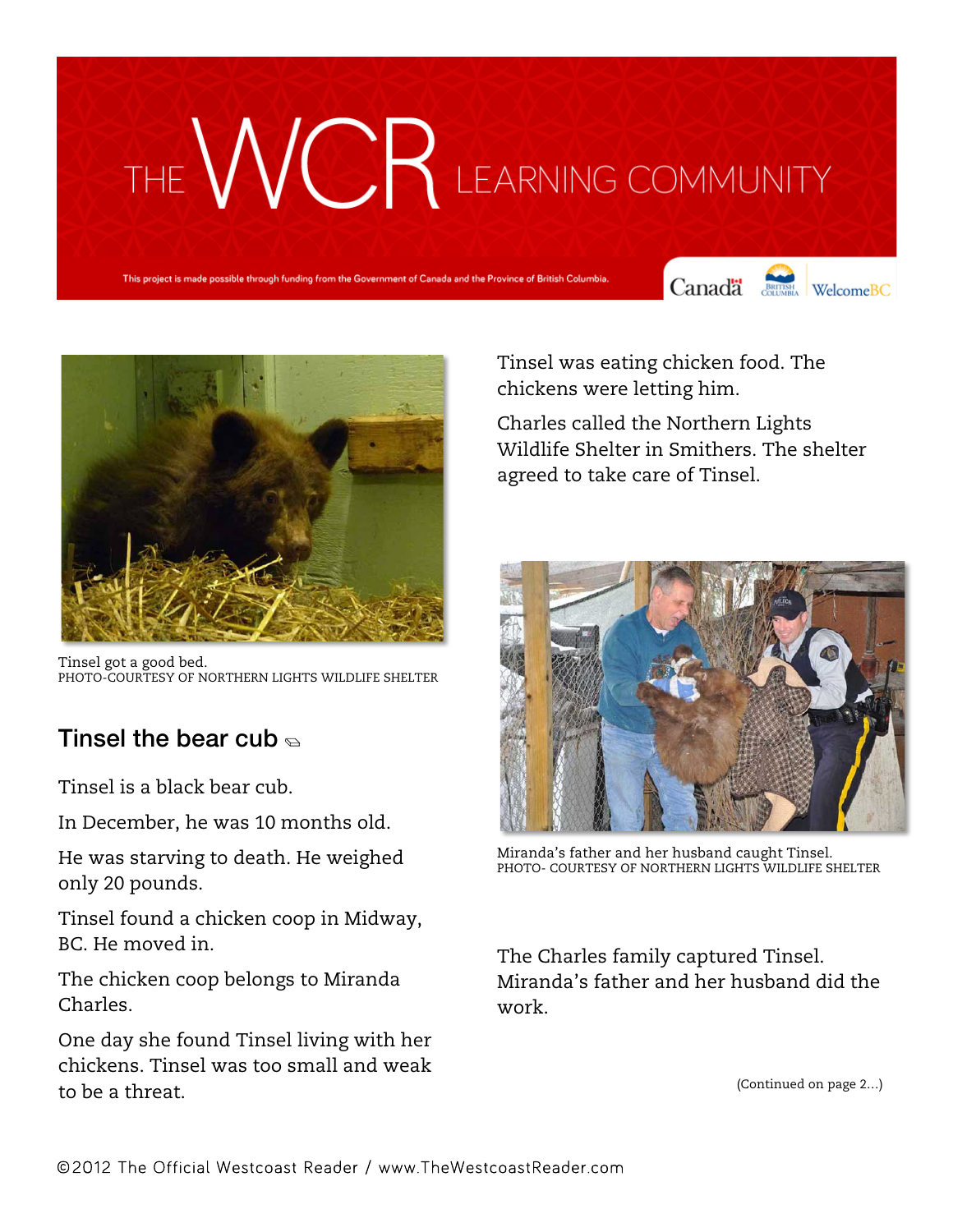

(…Continued from page 1)

They took Tinsel to Kamloops. A truck took him to Smithers.

The shelter is caring for Tinsel.

He will be taken back to the Kootenays next summer.

## Adapted from *The Province*

## Links

Go to *The Westcoast Reader* website for links to more information and videos.

*www.thewestcoastreader.com*



Tinsel got a good meal. PHOTO-COURTESY OF NORTHERN LIGHTS WILDLIFE SHELTER Answers to exercise on page 3

small, black, weak, starving, baby

(Continued on page 3…)